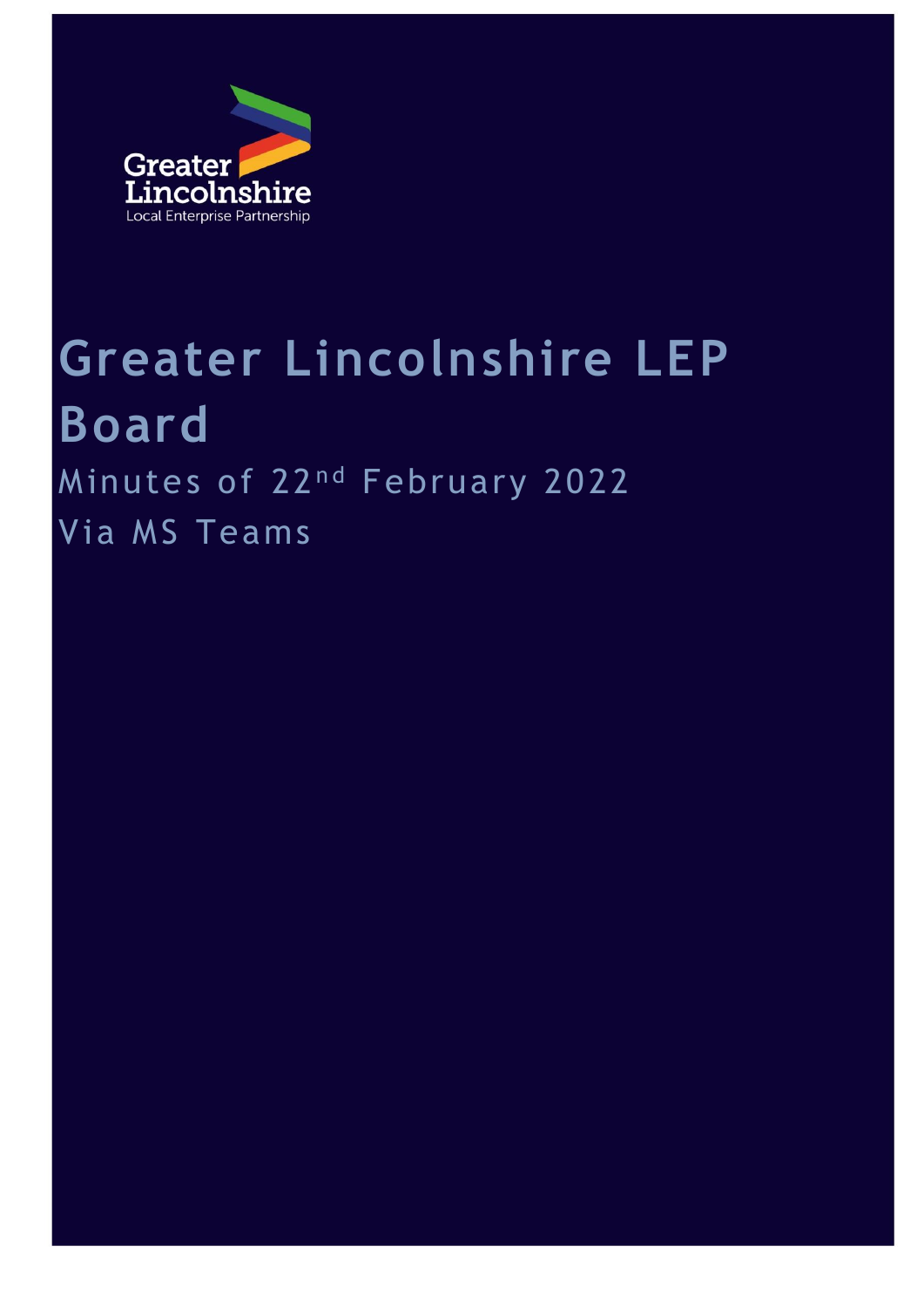**Present:** Board Directors:

Pat Doody (Non-Executive Director and Chair), Cllr Philip Jackson – Vice Chair (NELC), Cllr Colin Davie (LCC), Cllr Craig Leyland (ELDC), Cllr Oliver Hemsley (Rutland CC), Cllr Rob Waltham (NLC), Dean Fathers (Health), Debbie Barnes (CX LCC), Simon Bird (ABP), Darren Cunningham (Phillips 66), Air Commodore Dickens (RAF Cranwell), Julian Free (UoL), Jo Hardy (Hardy's Farm), Gary Headland (Lincoln College, IoD & Lincs Chamber), Andrew Hunter (UoL), Zoe King (Epix Media), Mandy Watson (Ambitions Personnel), Nick Worboys (Longhurst), Stephen Fidler (DfT)

**Apologies from Directors:** Alison Ballard (BAE Systems), Sarah Louise Fairburn (Vice Chair, IMP and Maker),

- **Observers:** Pete Holmes (BEIS), Katherine Cousins (BEIS), Clive Tritton (NLC), Andrew Crookham (Accountable Body & S151 Officer), Simon Green (NELC)
- **LEP Officers:** Ruth Carver, Caroline Illingworth, James Baty, Janice Owen (Observer), Sue Groves (Note Taker) –

**For Agenda items:** Neal Juster (UoL), Caroline Low (UoL)

**Apologies and Declarations of Interest –** Apologies were noted as above. Full declarations of interest for each individual Board Director can be found at: <https://www.greaterlincolnshirelep.co.uk/about/boards/>The LEP Board were reminded that declarations of interest are required as part of LEP governance and must be updated at least annually, and if anything changes to the LEP office at the earliest convenience.

Declarations of Interest:

Dean Fathers – Chair of the Centre for Organization Resilience and Chair of the Scientific Advisory Board for the Lincoln International Institute for Rural Health Care.

Chair welcomed Air Commodore Andrew (Chas) Dickens to his first Board meeting, who went on to give a resume of his career, currently the new Commandant at RAF Cranwell since November 2021, taking over from now AVM Suraya Marshall.

## **Minutes & Matters Arising (Paper 1) – Chair**

- ❖ Update on Skills Bootcamp CX have an overview of the proposal for skills bootcamps in GL working with colleges and businesses for approximately £1.7m across Greater Lincolnshire. The bid for bespoke courses for Greater Lincolnshire focuses on the following sectors: visitor economy, green skills, manufacturing, care and food and expect to hear by the end of the month, operationally, the funding has to be spent by March 2023, so will have to go into a procurement phase.
- ❖ Forward Plan CX would welcome any topics from Board members for future agendas, ie, policy, strategy etc.

#### **Actions:**

• CX to circulate a summary of the skills bootcamp proposal for info – Complete

## **Decision Log & Review of Actions (Papers 1.1 and 1.2)**

❖ No comments made.

#### **Chair & CX Report (Item 2 - Verbal) – Ruth Carver**

❖ CX gave an update on the two LEP challenge funds, two funds up to £2m were made available for GL. Low carbon challenge fund for businesses and sectors to apply for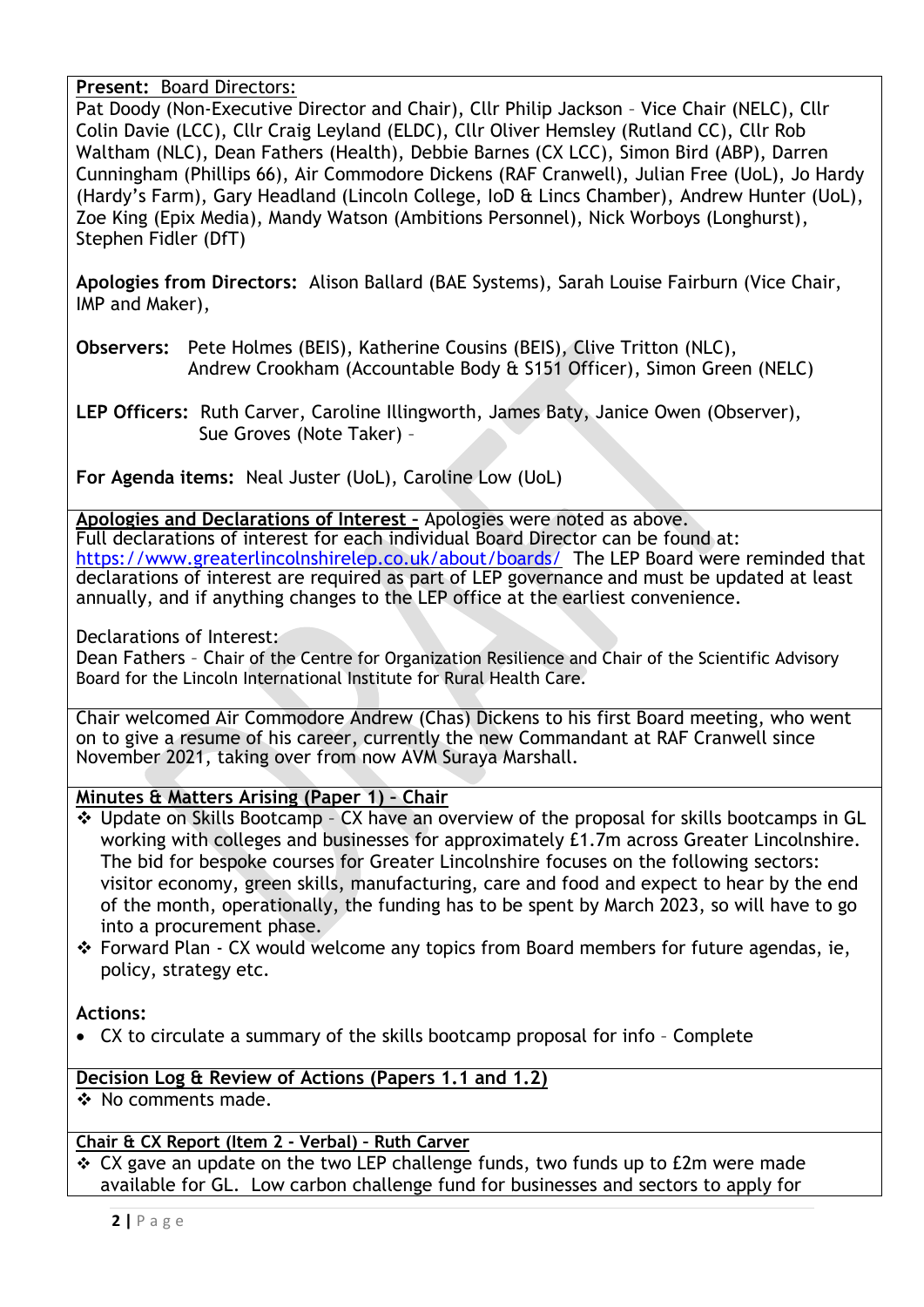innovative low carbon solutions and closes on the  $28<sup>th</sup>$  February and there have been 5 or 6 interesting proposals for this fund. The second was for Labour Market Support Fund, this will be launched on the 15<sup>th</sup> March and will be open for 6 weeks, but waiting for the outcome of the Skills Bootcamps bid, particularly as educational authorities will be looking at these as an connected opportunity.

- ❖ Agenda now shows a number of key dates for the Year, ie, Annual LEP Conference, Defence Dinner, Annual Lunch, Manufacturing Conference etc.
- ❖ Action from the last Board meeting regarding the issue of rail freight. A team from Midlands Connect have had a physical visit to see what the challenges and opportunities are, with a follow up meeting with officers, Northern Powerhouse and Midlands Connect to be arranged. Discussions have also taken place with Transport for the North and Midlands Connect but need to get them to agree joint actions. SF said the approach of having a conversation with Transport for the North and Midlands Connect to get a shared view at senior level would be helpful and will connect the right DfT policy people to take the conversation forward.
- ❖ Annual Performance Review held with BEIS where the LEP is judged on 3 criteria: governance, delivery and strategy. This was a positive review.
- ❖ Continuing with one-to-one meetings with Directors, which is part of the annual review to assist with producing the strategy. Also included the Chairs of Strategic Advisory Boards. A report will be put together and to be discussed at the next meeting.

#### **Actions:**

- Would like Cllr Waltham to give a lead and to potentially have a roundtable with both the Northern Powerhouse and Midlands Connect to take further cross working for northern lincolnshire – Halina ACTION.
- Summary and action from the formal notes from the Annual Performance Review to be circulated CX ACTION

#### **Quarterly Performance Report (Paper 3) – Caroline Illingworth**

- $\cdot \cdot$  The Board approved the recommendation from the F and A Committee to appoint Duncan and Toplis be appointed for a further 3 years for Audit work for the LEP
- ❖ Quarter 3 Performance Report shows most areas as green (on track) and to stay that way by the end of the year. There are also 4 areas which are marked as amber, one area being the game changers, ie, Clean Growth, working with the Energy Council to take this forward, UK Food Valley revised business case, which will be discussed at the next Board meeting, strength of the LEP is amber due to the lack of progress on collaboration with bureaus, due to the LEP Review and Covid, which has prevented this moving forward and GBF due to some of the projects running slightly over into the next financial year and Governance, team working through the actions within the Delivery plan and will take forward into the next year's version.
- ❖ The Board was asked to discuss the layout, contents, and level of detail of the proposed Dashboard and feedback any changes required. The Dashboard will also provide a summary of LEP core financial information and risks, based on the information reviewed by the Finance & Audit Committee.
- ❖ Work has started to develop a new way of reporting and showing the information in a much simpler way, via a dashboard. James gave a demonstration and overview to show the functionality of the proposed dashboard and the plan is to launch this with next year's Delivery Plan. The dashboard will be a live document.

#### Comments:

- DF If the dashboard gives information on how well the LEP is doing, asked whether if it could also project forwards and backwards for comparison and suggested project targets over the next four years and would also help with evaluation analysis.
- PD asked if the dashboard should focus on areas that the LEP is measured against for the Peer Review, ie, delivery, governance and strategy in order to know that the LEP is on track for the Annual Performance Review.
- RC stated that the dashboard will be used as an internal team tool as well as a directors tool.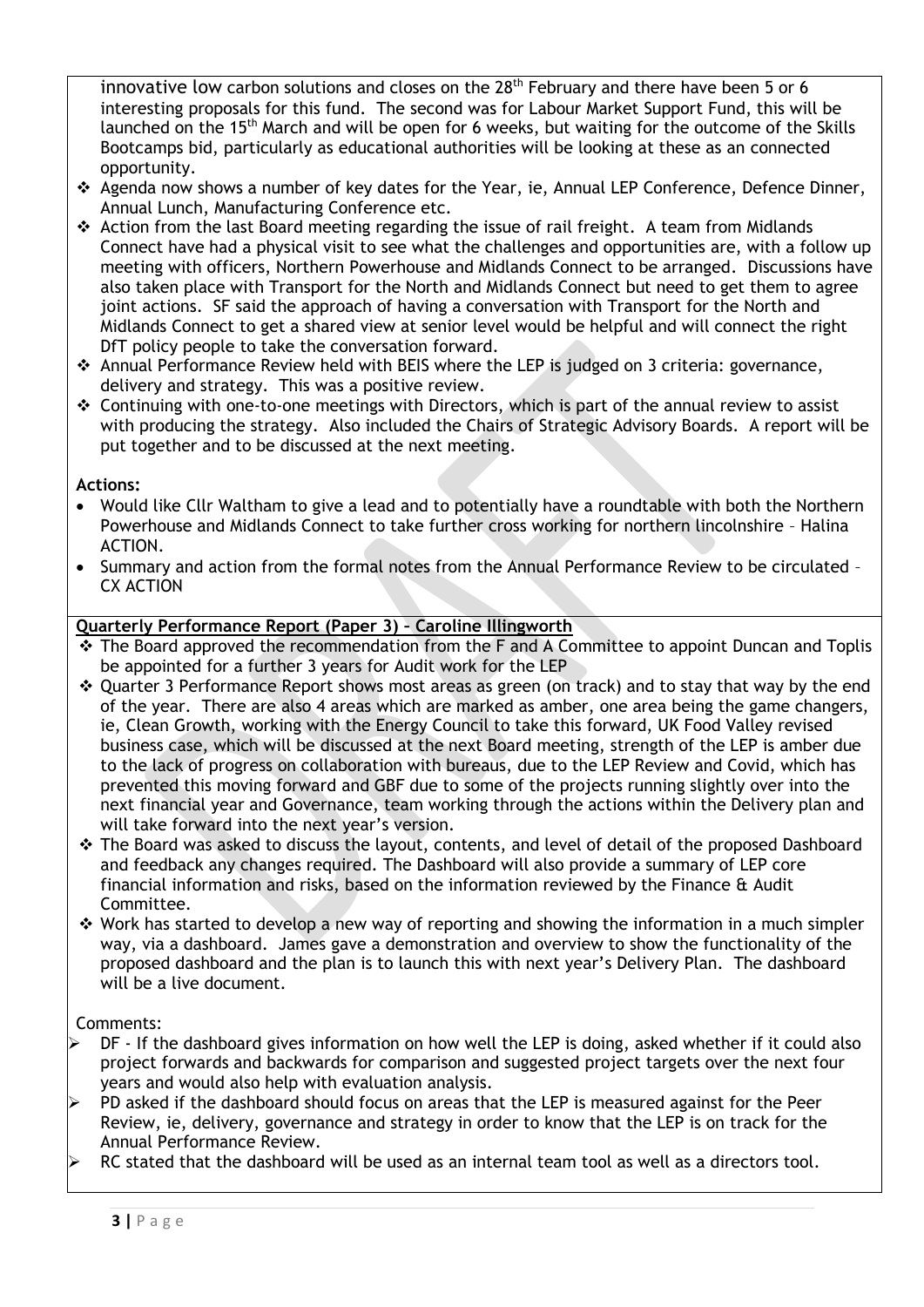#### **Decision:**

• Board agreed with the recommendation of re-appointing Duncan and Toplis as external auditors.

#### **Quarterly Finance Report (Paper 3.1) – Ruth Carver**

This is a report from the Accountable Body and the CX talked through the headlines information:

- ❖ Revenue budget for this financial year is £1.3m to run and operate the team and to deliver some programmes and the spend target so far is £820k. Mostly on track although there were some delays in strengthening the core team due to recruitment to 2-year fixed posts and planned activity due to the pandemic, any uncommitted budget funds will be utilised next year.
- ❖ In terms of the capital funding (SLGF and GBF), the LEP is at the tail end of the programme. The majority of the capital programmes are on track There have been some delays due to the pandemic and supply chain issues and may go into the next couple months of the new financial year.
- ❖ Usually at the end of the year, a detailed review of reserves is reported, but the Board has already made a number of commitments ahead of this. A full review will be undertaken at year end.

Decision:

- The Board agreed and noted the report
- The Board asked for a more user friendly finance report for future quarters

#### **Plan for Growth for Progress (Paper 3.2) – James Baty**

- ❖ This is a 5-year plan of actions that was agreed with partners as part of the Covid response and to tie it into the strategic objectives within the Local Industrial Strategy with the actions coming from the local partners and local authorities, with monitoring taking place. Hoping to be able to update in dashboard form in future.
- ❖ The report shows the status as to whether the thematic area has seen any change from the previous quarter. The only change in status is the Defence sector around the defence cluster moving forward.
- ❖ The amber areas are as previously set out and may not be delivered, this is due to some projects that may need a change potentially, so there are some risks going forward, ie, expected investment at the Able Marine Park not going ahead. As this is a 5-year plan, happy that amber areas will turn green.

Comments:

- ❖ DC There are encouraging signs with the likes of Opportunity Humber and the Humber Energy Board but raised concerns as how joined up the two entities are or whether they will be two separate groups with good intentions. PD responded to say that the Humber Energy Board meets next week and collectively, the local Authorities, HEYLEP and GLLEP have written to government to say that conversations need to be held with Opportunity Humber to be able to work together going forward.
- ❖ PD regarding Able Marine Park,and the loss of an anchor company, a meeting with ABLE is being sceduled to look at the wider issues, impact and various significant other opportunities.
- ❖ PH government perspective would like to ensure that Opportunity Humber and sponsors align with the Humber Energy Board, rather than duplicate the work or overlap.

#### **Levelling Up White Paper Opportunities – James Baty**

- ❖ LEP Chair provided context regarding devolution and importance for the business community due to the opportunities it provides in terms of government funding, share of voice, pilot schemes and the fact that is the chance to spend on key areas, such as skills. It was noted that areas surrounding Lincolnshire have been offered a deal. Leaders from the Unitary Authorities met with the Prime Minister last week when he visited Lincolnshire and believes government are responsive to the Lincolnshire offer.
- ❖ It was noted that Greater Lincolnshire Joint Strategic Oversight Committee meets on the 11th March where the bid could be ratified, followed by a consultation with businesses to see if it can be endorsed. The board could reach a position that would enable the LEP to take forward business engagement to support the devolution or to support the ambitions. Comment: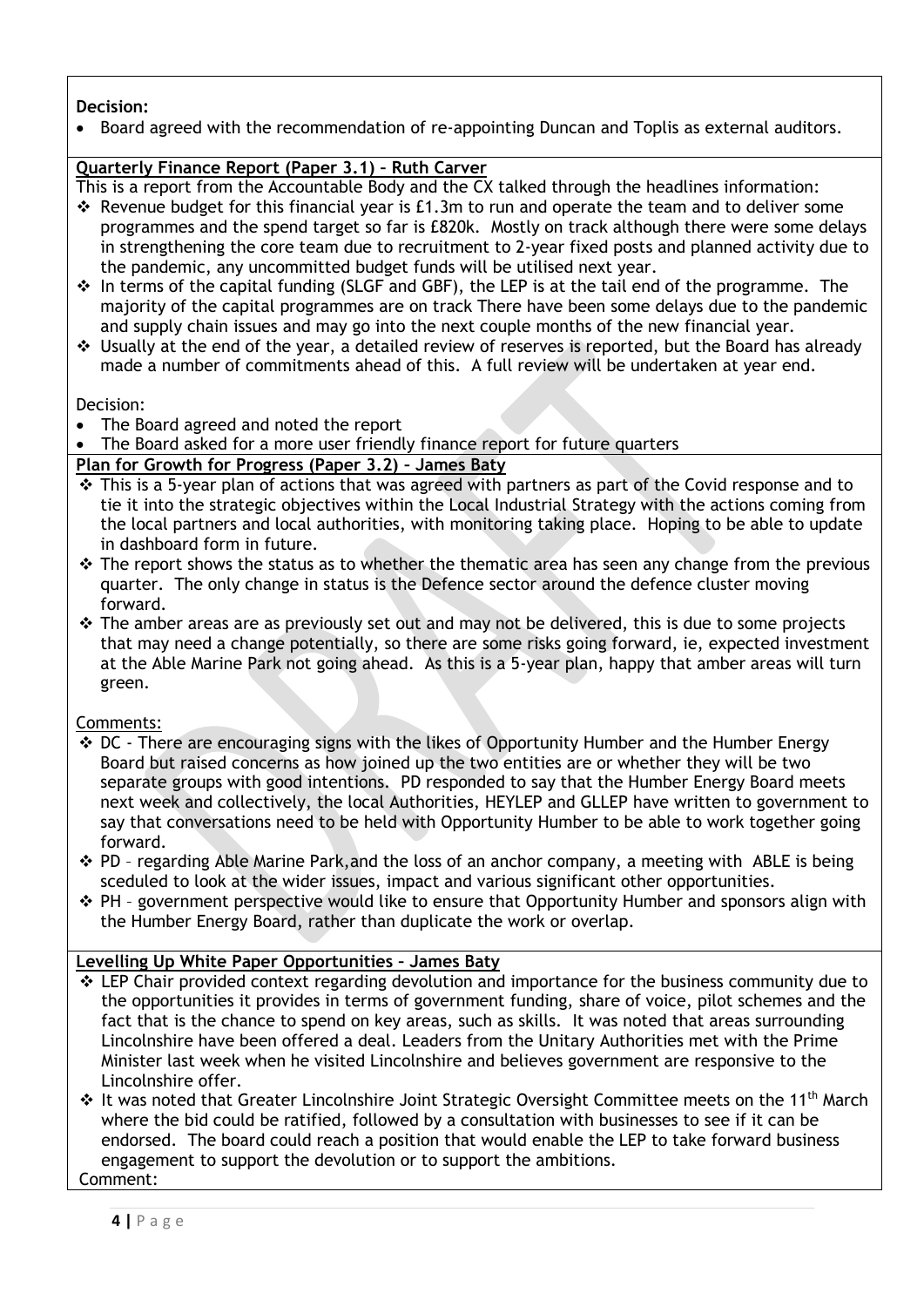PH Made the offer of being the conduit to ministers on latest status of the devolution proposals and happy to take part in meetings where appropriate and keep ministers fully briefed on the detail of the proposal and consensus that is being built. Emphasis on community led regeneration and how the LEP works with those communities.

- ❖ Liz Shutt presented an overview of the opportunities presented by the Levelling Up White Paper for Greater Lincolnshire.
- ❖ LEP CX stated that work is underway to understand where the most significant opportunities would be for the Place and for the LEP as an organisation, what the role could be within those opportunities and moving them forward.
- ❖ It was noted that the White Paper signalled the end of the LEP Review but waiting to hear from government the scope of LEPs nationally going forward and what the core offer will be, ie, the business voice, economic strategy policy and research delivery elements, which is Growth Hub, Business Lincolnshire, Skills programmes and careers.
- ❖ Potential future roles for LEPs were explored, with a commitment to explore further following Government mandate at a strategy session with Board members.

Comments:

➢ There was a discussion around responsiveness and capacity for short term funding calls and the stages of devolution.

Actions:

• Board director strategy session to be organised to shape LEP direction in the new policy landscape and opportunities emerging from the Levelling Up agenda.

# **University of Lincoln 5-Year Strategy (Presentation) – Neal Juster & Caroline Low**

#### • **University of Lincoln 5-Year Strategy (Presentation) – Neal Juster & Caroline Low**

- Neal Juster presented the University of Lincoln 5-year strategy staff have been consulted and ask the LEP to consider how to continue to work in partnership.
- The University has a diversity in a number of learning modes, ie, apprenticeships, micro credentials, online, specific educational contracts, etc and is seeing a growing international demand. 700 new international students joined Lincoln recently, diversifying the make-up of the city and university.
- There are 6 specific industry research clusters where the university would like to invest in in the future as they align with the strengths internally and the needs of the region.
- There are three large campus areas Lincoln, Holbeach (Food Enterprise Zone) and Riseholme (farm and agri-tech).
- Also increasingly getting involved in other parts in the region and over the next few years will need to answer collaborate with our partners to enable more of physical presence in some of other regions, to help the development of the food manufacturing, food manufacturing up in Grimsby for seafood working particularly on the innovation hub in, in the Freeport, the Connected Coast and Mablethorpe and the campus for future Living, in Scunthorpe with their manufacturing and also carbon capture energy.
- University has its own carbon targets but how do they become a leader in the region to help everybody reduce their carbon footprints?
- Opportunity to work together with the LEP on the levelling up agenda is the challenge mission of helping people live longer, have healthier lives, ie, helping the whole sustainability agenda and working collaboratively to provide an ecosystem that creates companies, skill sets and draws companies to the region, making sure we have a really strong intersection between the research we're doing in the university, the research that's being done in companies in the region creating that innovation ecosystem and creating the skills that are needed.

Comments:

• The White Paper associated with health and social care bill has been delayed, but with the creation of new integrated care partnerships (ICP) are going to start to generate more and the LEP will need to engage with each of those in a co-ordinated stakeholder focused way to get